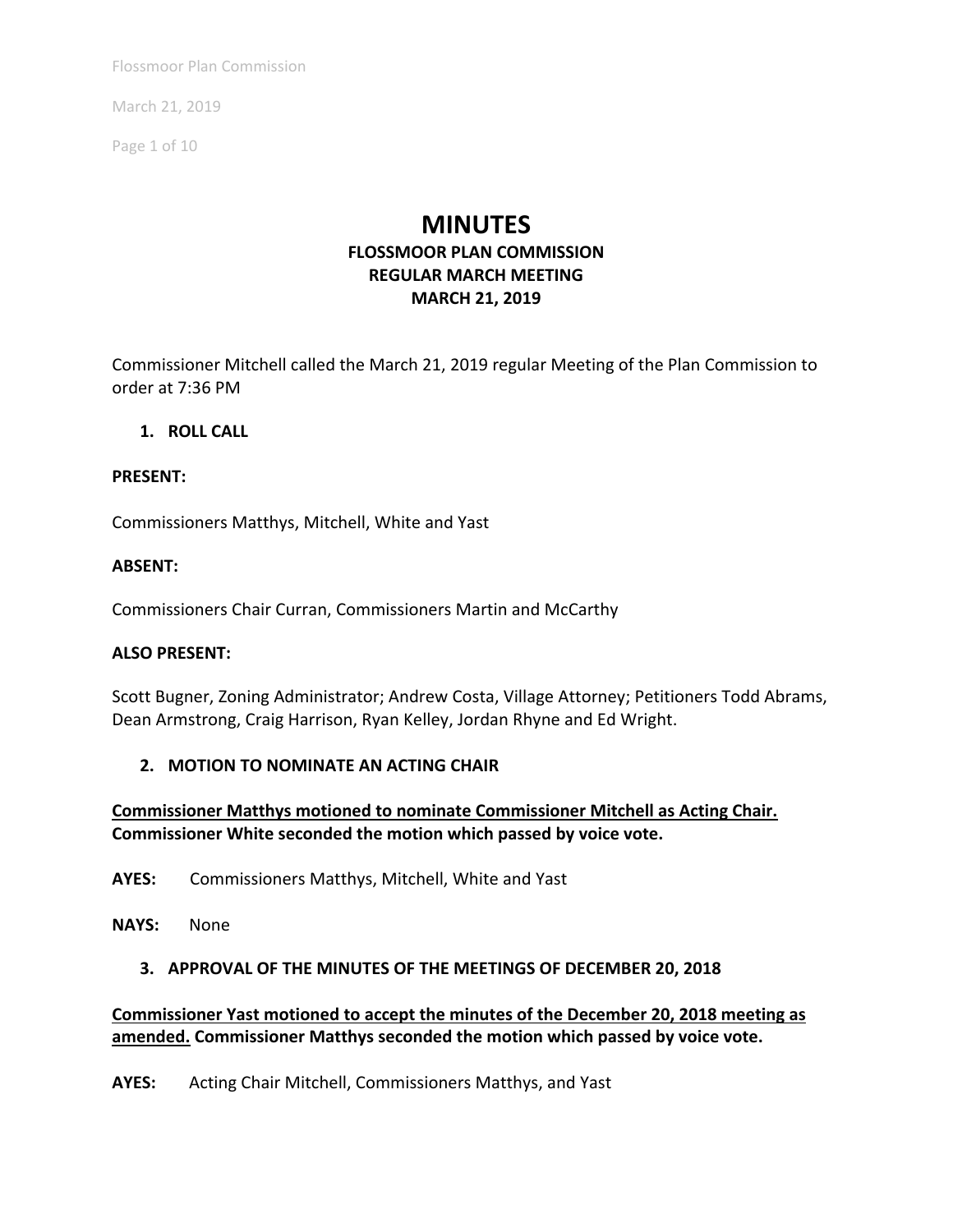March 21, 2019

Page 2 of 10

**NAYS:** None

**ABSTAIN:** Commissioner White

### **4. PUBLIC HEARINGS/NEW BUSINESS**

### **A. PUBLIC HEARING TO CONSIDER A REQUEST FOR AN AMENDMENT TO A SPECIAL USE PERMIT (Caulfield Properties – Paver Patio and Fire Pit) – 1035 Sterling Avenue**

Acting Chair Mitchell opened the Public Hearing and asked Mr. Bugner to read the legal notice and provide a summary of the request. Mr. Bugner summarized the petitioners request stating that Flossmoor Station Restaurant and Brewery was proposing a new paver patio and natural gas non‐combustible ceramic log fire pit, along with new railings and landscaping improvements. He stated that in the B-5 District, no existing lot area or width, or existing yard may be decreased unless an applicant follows the special provisions in Section 285-18-5F of the Zoning Code, thereby requiring review as a special use.

Acting Chair Mitchell asked the petitioner to provide additional detail and to explain how the proposal would benefit the community.

Dean Armstrong stated that he was Vice President and General Counsel for Caulfield Properties also known as Flossmoor Station Restaurant and Brewery. He provided a brief history of the Restaurant and explained the proposed project and that the he proposed that the Amendment to the Special Use Permit be narrowly tailored to reflect that the proposed fire pit will be a natural gas, ceramic or concrete log fire pit to prevent any burning embers.

Mr. Bugner added that the Fire Department had reviewed the proposed fire pit and had no issues or recommendations.

Acting Chair Mitchell asked Commissioners for questions or comments.

Commissioner Matthys asked about the plans for future plantings as indicated in the submittal. Mr. Armstrong stated that they were indicated as future plantings only in the fact that the fire pit and patio would be completed first. He stated the plantings and retaining wall would be done immediately following the completion of the fire pit and patio.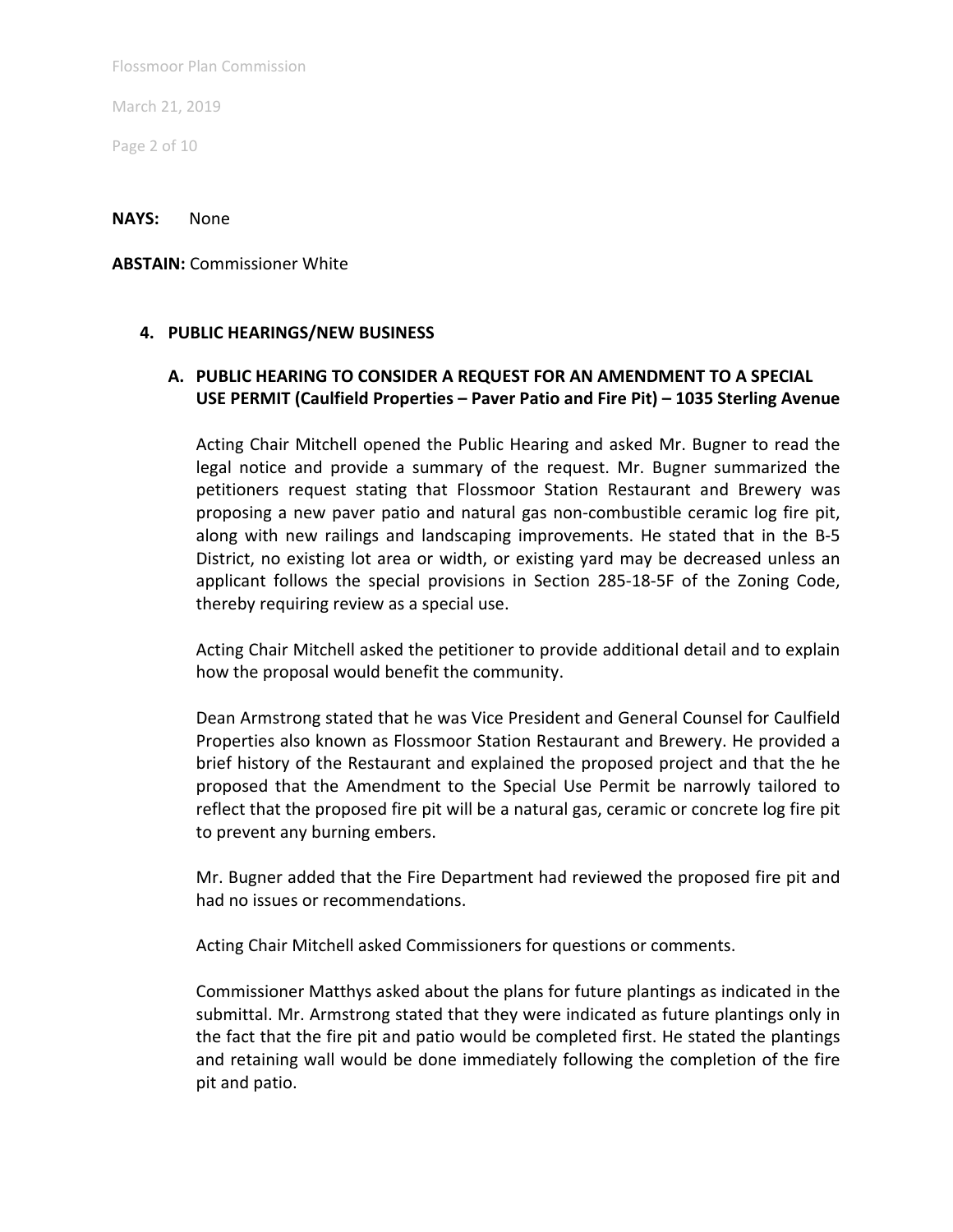Page 3 of 10

Commissioner White asked what the required distance would be from combustibles if the fire pit were log burning. Mr. Bugner advised that the minimum distance would be 15 feet. He stated that the proposed fire pit is approximately 10 feet from the caboose deck which is considered as a combustible material.

Commissioner Matthys asked what the distance was between the restaurant building and the fire pit. Mr. Armstrong did not have an exact distance but stated that it was at least 20 feet.

Commissioner Matthys asked if there would be an emergency gas shut off nearby. Mr. Bugner stated that an accessible shut off valve would be located nearby. Mr. Armstrong added that the shut off would be located adjacent to the far south end of the building.

With no additional comments from the Commissioners or the public, Acting Chair Mitchell closed the public hearing and asked for a motion to recommend approval of an Amendment to Special Use Permit as proposed.

### **Commissioner White motioned to recommend approval of an Amendment to the Special Use Permit as proposed. Commissioner Matthys seconded the motion which passed by roll call vote.**

- **AYES:** Acting Chair Mitchell, Commissioners Matthys, White and Yast
- **NAYS:** None

**ABSENT:** Chair Curran, Commissioners Martin and McCarthy

## **B. PUBLIC HEARING TO CONSIDER A REQUEST FOR AN AMENDMENT TO FINAL PLAN FOR A PLANNED UNIT DEVELOPMENT AND A SPECIAL USE PERMIT (Tesla Motors, Inc. / Meijer – Electric car charging stations) – 3800 Vollmer Road**

Acting Chair Mitchell opened the Public Hearing and asked Mr. Bugner to read the legal notice and provide a summary of the request. Mr. Bugner provided a summary of the request explaining that Tesla Motors Inc. has leased space near the southeast corner of the Meijer store main parking lot for the proposed installation of up to 16 electric automobile charging stations. He stated that 10 stations would be installed initially starting at the far south end of the lot. He advised that a new island would be constructed to the north of the charging stalls where an 8 foot high fenced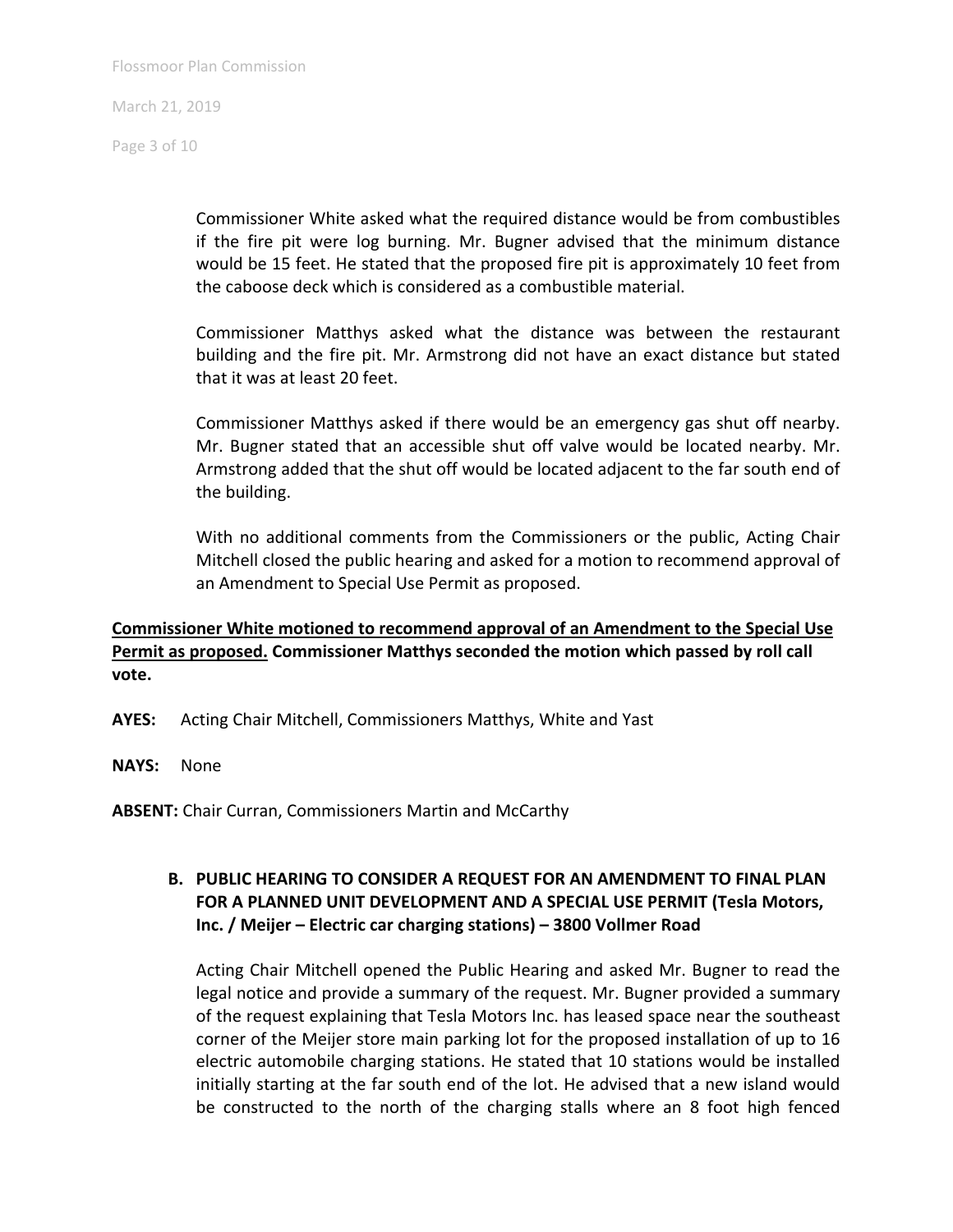Page 4 of 10

enclosure would be constructed to house the supercharger equipment and switchgear. He stated that the proposed charging station curb would reduce the minimum depth requirement for parking stalls from the previously approved 19 feet to 18 feet and that the new island would eliminate 6 existing parking stalls. He advised that the Fire Department has some concern that the equipment may be subject to vehicle damage and recommended that there be some bollard protection particularly near the south end where the Meijer access road intersects the parking lot. The Fire Department also requested a Knox Box to be installed for emergency access into the enclosure.

Acting Chair Mitchell asked the petitioner to provide additional detail of the proposed project and to address the concerns of the Fire Department and zoning regulations.

Jordan Rhynes, market lead for Tesla stated that he had been able to review the concerns raised in the staff report. He explained that Tesla has worked with Meijer and currently has over 30 supercharger sites at Meijer locations. He stated that there would be no issue with meeting the requests of the Fire Department for emergency access. He stated that the equipment enclosure was placed further north in the lot in an effort to provide an additional safety buffer from the access road. He advised that alternate sites had been considered for the enclosure, but that the proposed location would be the safest of those considered. He stated that the curbing which would reduce the depth of the parking stalls was necessary in order to mount the charging equipment and run the wiring. He advised that other sites that have 17 and 18 foot stalls have not encountered any issues affecting the parking of vehicles within those stalls.

Acting Chair Mitchell asked Commissioners for questions or comments.

Commissioner Matthys asked how many parking spaces would be reduced overall. Mr. Bugner advised that 6 spaces would be eliminated by the construction of the new island where the enclosure would be placed, with 5 spaces proposed for dedicated for charging only would essentially eliminate 11 spaces. The remaining 5‐ 11 spaces would be available for 30 minute general parking. Commissioner Matthys asked what the original number of required spaces was for the Meijer store. Mr. Bugner explained that existing zoning regulations would have required 1,929 stalls based on the use and square footage of the store, but that the Plan Commission and Village Board did approve a reduction to 771 stalls. Commissioner Matthys noted that he has never had an issue finding a parking space.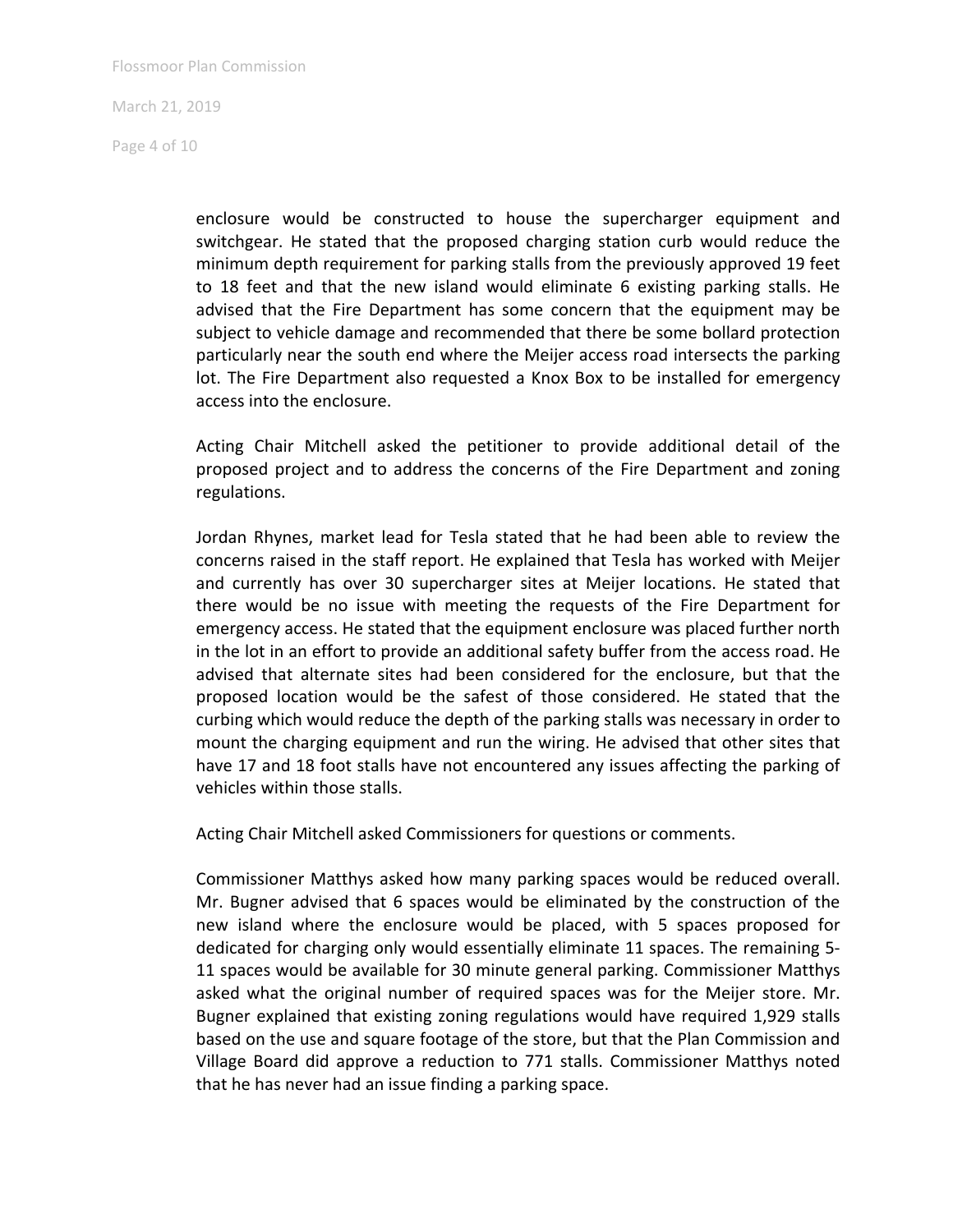March 21, 2019

Page 5 of 10

Commissioner Matthys asked if the petitioner would be providing bollard protection as requested. Mr. Rhynes asked for confirmation that the concern was related to the transformer at the far south end near the access road. Mr. Bugner advised that was correct and that there was concern for vehicles jumping the island off of the access road that could damage the transformer or the nearby chargers. Mr. Rhynes stated that they would address those concerns and provide protection as requested.

Commissioner Matthys asked what the height of the proposed fence would be. Acting Chair Mitchell advised that the proposed height was 8 feet as indicated on sheet A6 of the submittal drawings. Commissioner Matthys asked if the color of the fence indicated in the submittal was an accurate depiction. Mr. Bugner advised that he had taken the photo sample from the fence manufacturer's web site of the color proposed in the drawings.

Mr. Rhynes added in response to the question of parking counts, that while the signage may indicate designated charger parking only they do not generally actively enforce such dedicated space requirements and that in working with Meijer, Tesla places these sites in more remote areas of the parking lots to accommodate regular Meijer customers with spaces that are closer to the store.

Commissioner Matthys noted that in reviewing the proposed location, that it was sited where the one of the most common access points is into the parking lot. He asked if there was any thought in moving the location further to the west where it would be further from that main access. Acting Chair Mitchell also agreed with the question being asked and stated that in the winter, the snow is typically plowed into that area and piled up.

Commissioner Yast was also concerned with the proposed location and asked if a fence would surround both the equipment enclosure to the north and the transformer to the south. Mr. Rhynes advised that the fence would only be constructed around the supercharging equipment at the north end.

Mr. Rhynes stated that multiple locations had been considered but that both Meijer and ComEd were driving factors in to the proposed location and that Meijer had the final say as to where they would allow the charging stations to be located.

Commissioner Yast asked if the green space behind the Meijer gas station was required and if that could have been a potential site or if the charging stations could have been moved further to the north and east along the eastern edge of the parking lot. Mr. Rhynes stated that he would be more than happy to go back to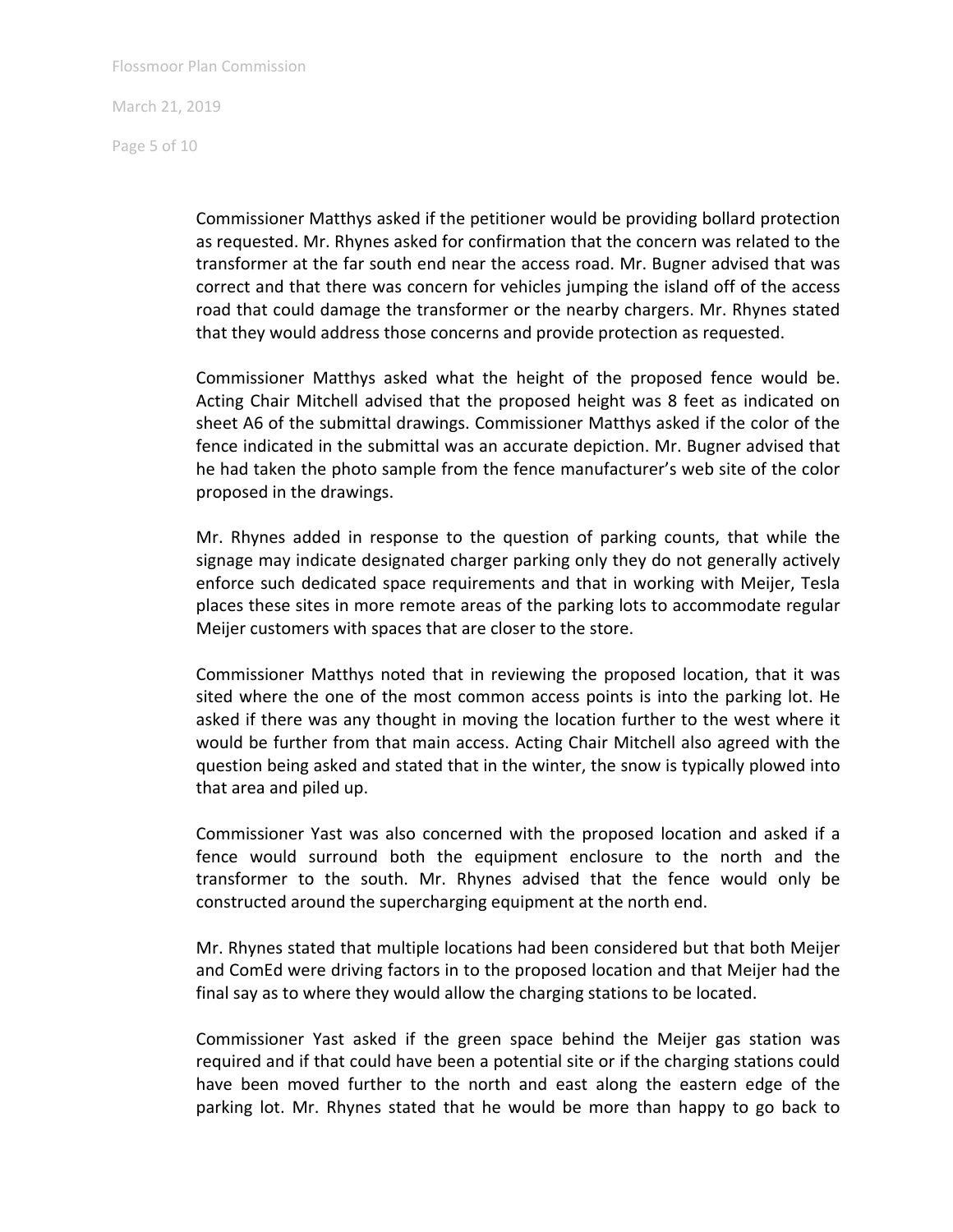Page 6 of 10

Meijer to present the concerns raised by the Commission to see if there could be any alternate options for the location.

Commissioner Matthys stated that it may be more desirable to locate the charging stations further west towards the middle of the parking lot as opposed to further east. Commissioner Yast agreed, but stated that if it needs to be located in the area proposed he would prefer that it be located in the last row to the east as opposed to the proposed location near the access road. Acting Chair Mitchell agreed.

Mr. Rhynes understood the Commissioners concerns and requested that conditional approval be granted for the request as submitted with the understanding that they would go back to Meijer to discuss whether these alternate locations could be considered. He stated that while there were several locations proposed, he did not know the specific locations that were either approved or denied by Meijer and was unsure if any of the locations suggested by the Commission had already been considered.

Acting Chair Mitchell asked if a request for conditional approval would be subject to additional review by the Commission. Mr. Bugner advised that as an amendment to a final plan for the PUD a conditional approval is the same as an approval with the understanding that Tesla would go back to Meijer in attempt to seek alternate locations. Mr. Bugner advised that if conditional approval is recommended, there is no guarantee that Meijer would approve one of the alternate locations recommended and that in such a case, the location as proposed would be approved as an amendment to the final plan.

Mr. Rhynes stated that Tesla will go back to Meijer in a good faith effort to seek an alternate location as suggested and only wants to build a site that everyone is happy about and doesn't cause any issues in the community.

Mr. Rhynes asked if the main concern was the location of the stalls or the equipment. Acting Chair Mitchell stated that the location in relation to the access road is main concern and that equipment enclosure enhances the possibility of problems with sight lines and vision.

With no additional comments from the Commissioners or the public, Acting Chair Mitchell closed the public hearing and asked for a motion to recommend approval of an Amendment to Final Plan and Special Use Permit as proposed with the understanding that Tesla will put a good faith effort in seeking alternate locations as suggested by the Commission.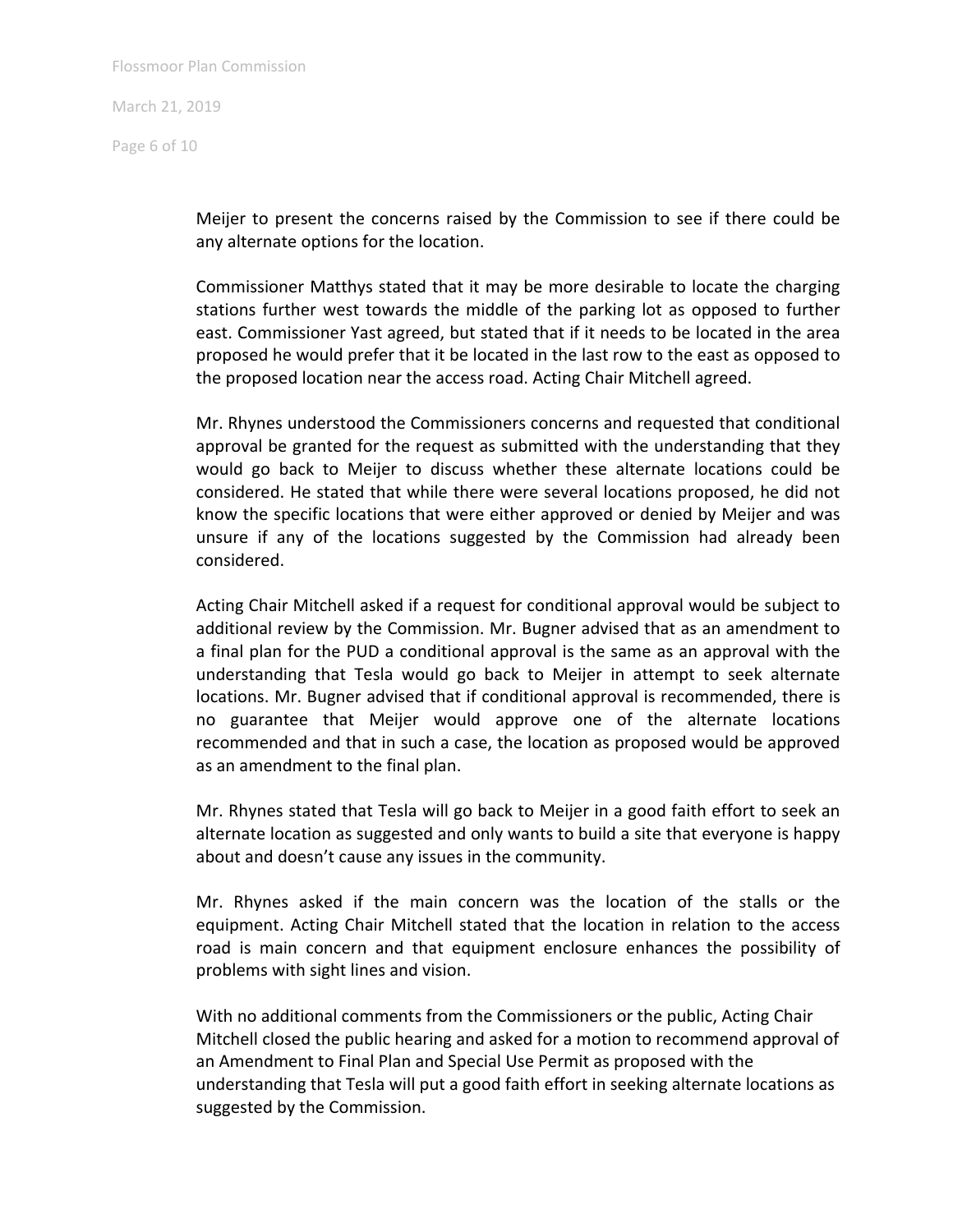March 21, 2019

Page 7 of 10

# **Commissioner White motioned to recommend approval of an Amendment to the Final Plan and Special Use Permit as proposed with the condition that the petitioner would seek an alternate location as suggested by the Plan Commission. Commissioner Yast seconded the motion which passed by roll call vote.**

**AYES:** Acting Chair Mitchell, Commissioners Matthys, White and Yast

**NAYS:** None

ABSENT: Chair Curran, Commissioners McCarthy and White

# **C. PUBLIC HEARING OF A REQUEST FOR AN AMENDMENT TO A SPECIAL USE PERMIT (Homewood‐Flossmoor Community High School District 233 – Additions) – 999 Kedzie Avenue**

Acting Chair Mitchell opened the Public Hearing and asked Mr. Bugner to read the legal notice and provide a summary of the request. Mr. Bugner stated that Homewood‐Flossmoor High School is seeking an amendment to the Special Use Permit to construct two new additions to the south campus building. He advised that the northerly addition would be approximately 9,200 square feet and the southerly addition being approximately 23,000 square feet. Both additions are proposed to house the fine arts programs. He stated that additional site improvements proposed include new landscape planter boxes and other landscape improvements, a new courtyard in the center of the building, various sidewalk and parking lot improvements, the rerouting and installation of new utilities such as storm and sanitary sewer and water main, as well as building and monument signage.

Acting Chair Mitchell asked the petitioner to provide additional detail of the proposed project.

Ed Wright, principal at DLA Architects which represents the school district provided a brief history as to why the project has been proposed stating there were three driving reasons behind the project. He stated that the music and band programs have expanded substantially, the theater program has also grown substantially, and the third component is the MVP program where the school is consolidating the music, theater and art programs into one area of the building. He provided details of the proposed floor plans for the new spaces which include improved accessibility to both new as well as existing areas of the building. He provided details of exterior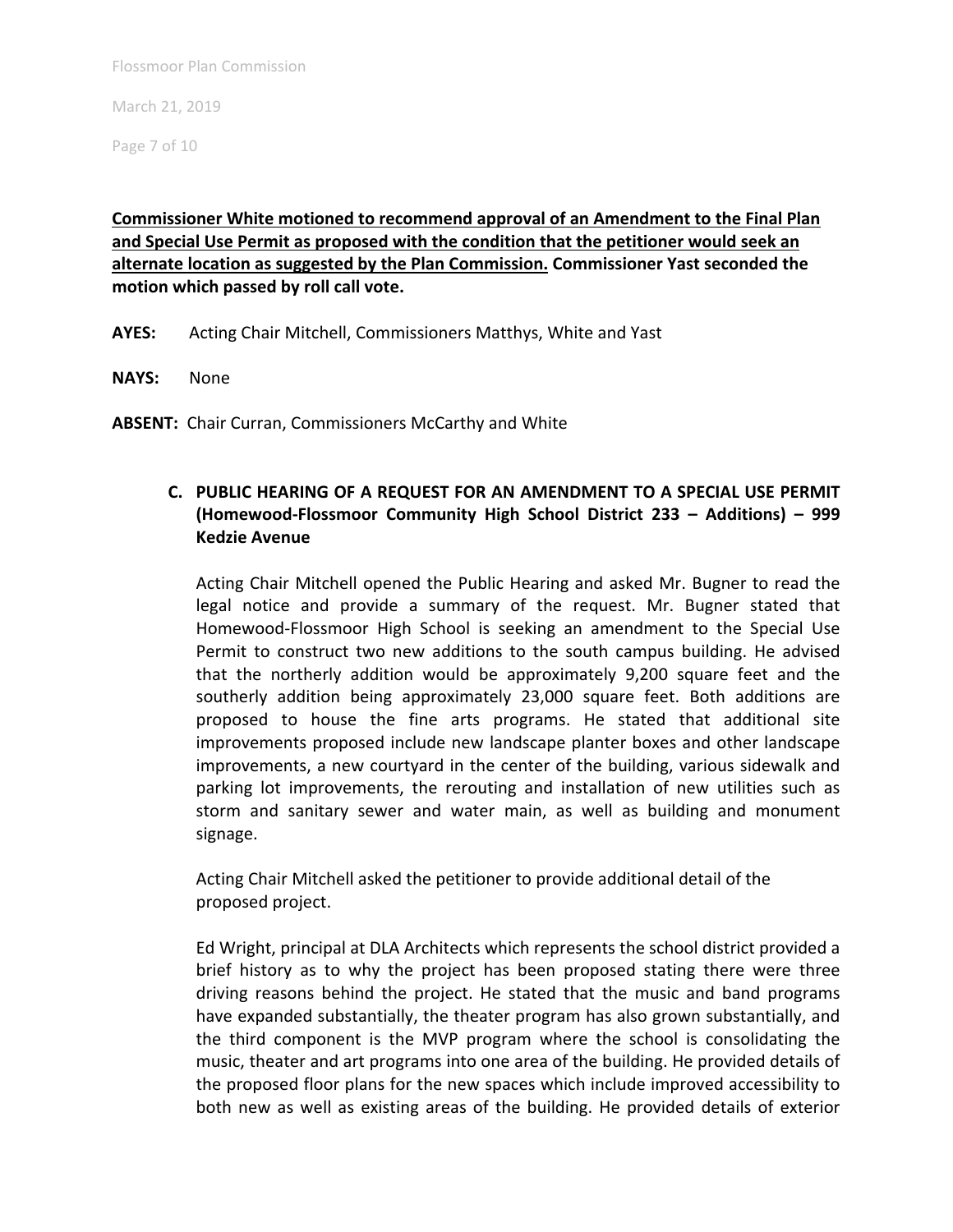Page 8 of 10

finishes and design and deferred any comments or questions regarding the site and utility improvements for the civil engineer Todd Abrams.

Acting Chair Mitchell asked Commissioners for questions or comments.

Commissioner Matthys asked about the impact would be related to stormwater given that there have been issues over the years and which were recently addressed with the nearby MWRD project and asked about the impact on parking. Mr. Bugner advised that the existing parking would continue to be in excess of that which is required by the zoning code. Mr. Wright added that no additional population is being added to the school. Todd Abrams explained that there had been substantial amount of impervious area built in to the MWRD model for these future improvements at the high school and which were mutually agreed upon in an intergovernmental agreement between the school district, the Village and MWRD and further explained the extent of the improvements that were completed as a part of the MRWD project.

Commissioner Yast asked what the current art department area would be utilized as following the additions. Mr. Wright explained that the plan for that area in the future would be to increase the vocational uses such as welding, automotive or other trades which are currently located nearby.

Acting Chair Mitchell asked about the proposed signage on the wall and if it was considered a wall sign. Mr. Bugner explained that the proposed signs on the wall would be considered as wall signs and that the ground sign was considered a monument sign. He advised that while there are no provisions for wall signs in a Public Use District, previous amendments have permitted walls signs in multiple locations at the campus.

With no additional comments from the Commissioners or the public, Acting Chair Mitchell closed the public hearing and asked for a motion to recommend approval of an Amendment to Special Use Permit as proposed.

**Commissioner Matthys motioned to recommend approval of an Amendment to the Special Use Permit as proposed. Commissioner Yast seconded the motion which passed by roll call vote.** 

**AYES:** Acting Chair Mitchell, Commissioners Matthys, White and Yast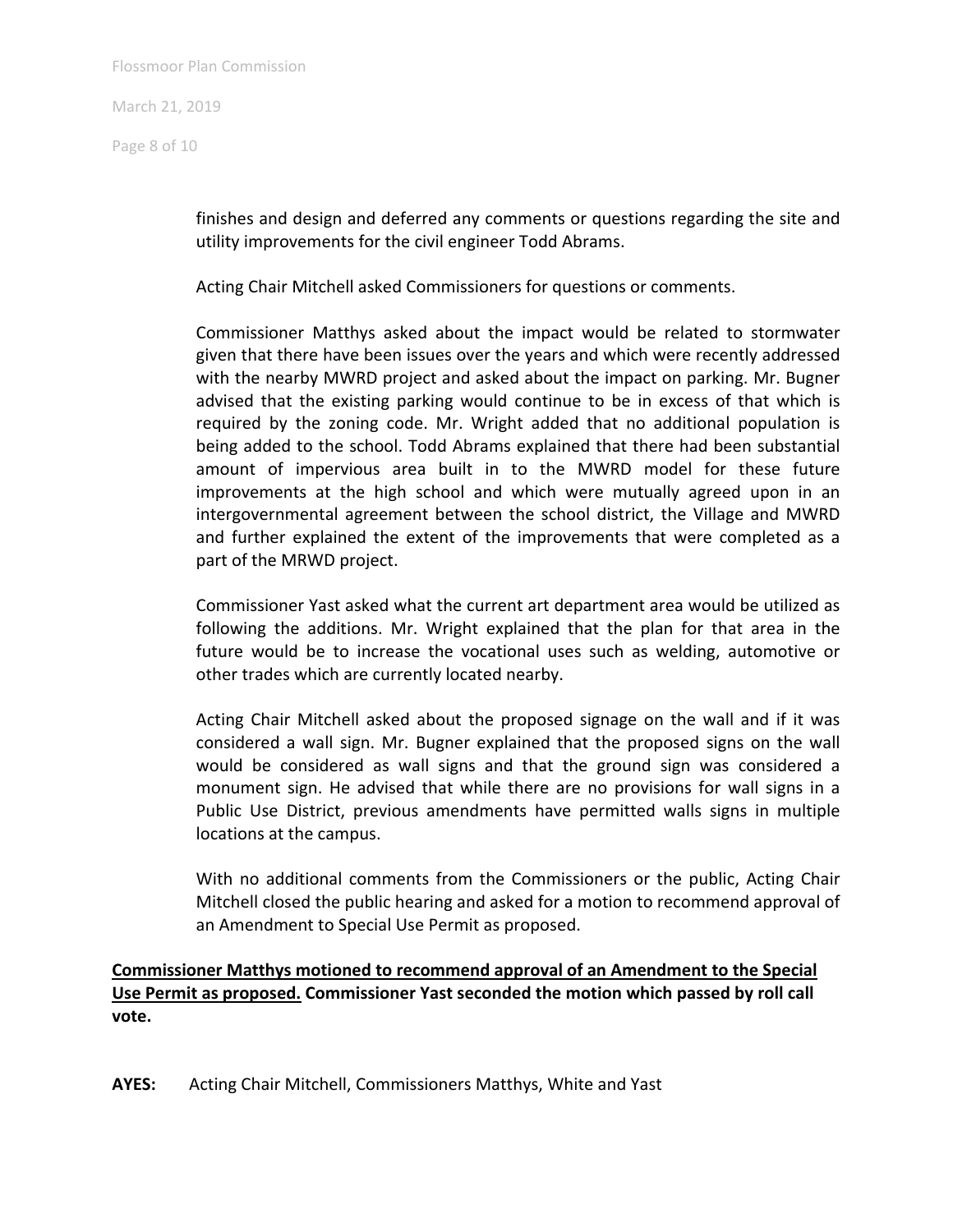March 21, 2019

Page 9 of 10

#### **NAYS:** None

**ABSENT:** Chair Curran, Commissioners McCarthy and White

### **5. OTHER BUSINESS**

### **A. FINDINGS OF FACT 1035 STERLING AVENUE**

Findings of fact were discussed and approved for the recommendation that the Amendment to the Special Use Permit for 1035 Sterling Avenue be recommended for approval.

### **B. FINDINGS OF FACT 3800 VOLLMER ROAD**

Findings of fact were discussed and approved for the recommendation that the Amendment to the Final Plan and Special Use Permit for 3800 Vollmer Road be recommended for approval.

### **C. FINDINGS OF FACT 999 KEDZIE AVENUE**

Findings of fact were discussed and approved for the recommendation that the Amendment to the Special Use Permit for 999 Kedzie Avenue be recommended for approval.

#### **6. OLD BUSINESS**

None

### **7. STAFF REPORTS**

None

#### **8. MEMBERS CONCERNS AND IDEAS**

Commissioner Matthys stated that he has noticed that most submittals coming to the Commission have poor landscaping plans, which in part is due to the landscape code of the Village. He brought up the Flossmoor Station proposal and the fact that the plans called for future landscaping, and that he didn't see any landscape plan provided in the Tesla proposal. Mr. Bugner advised that the Tesla proposal included a detail that grass